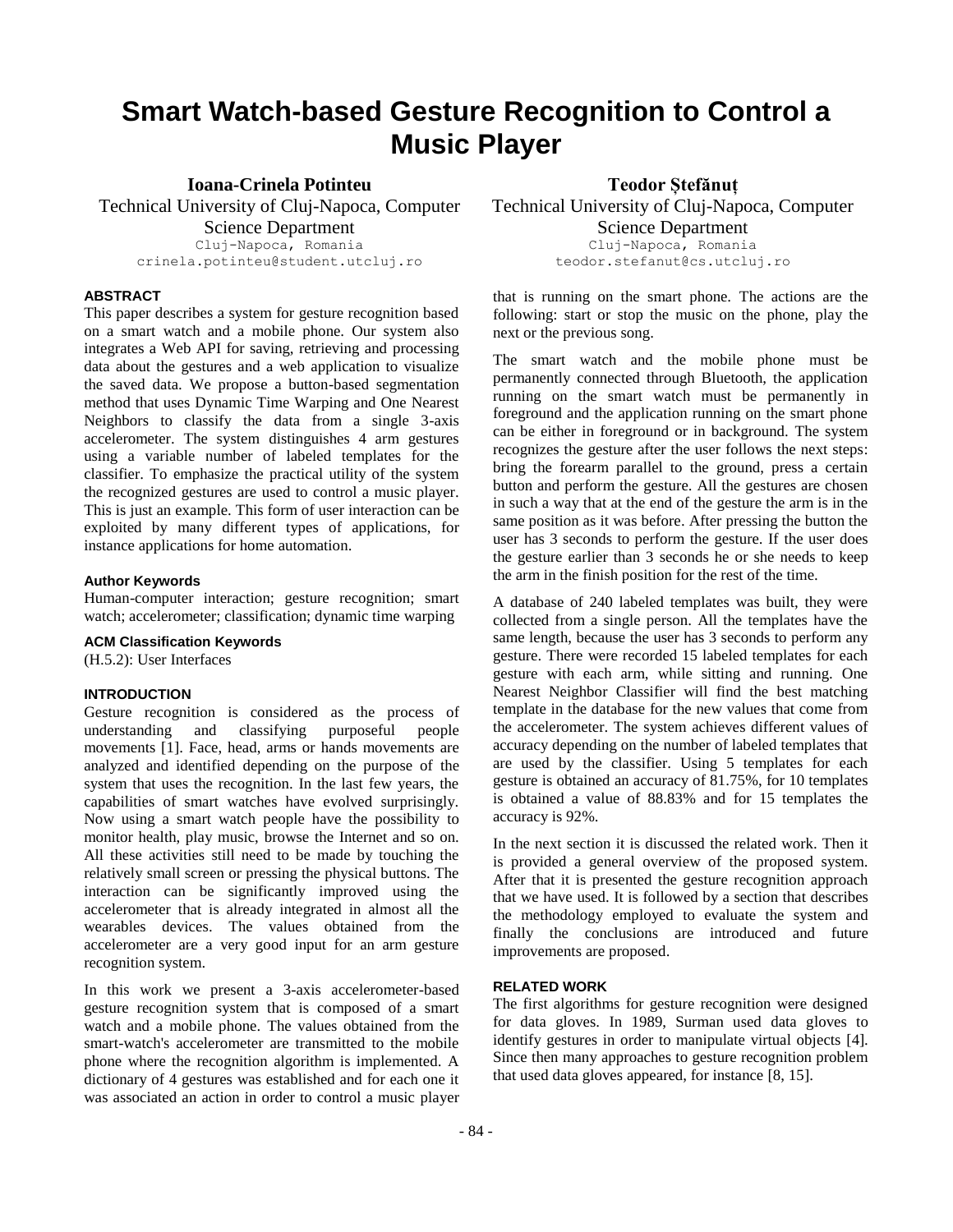Computer vision methods are also employed for gesture recognition. In [2, 9] is used ultrasonic depth imaging. Monocular cameras were also used [13] and for more complex environments binocular cameras achieved a better accuracy [6, 5, 11].

In literature, there are several systems that use an accelerometer and a gyroscope for gesture recognition. One of the most popular systems that uses only a 3-axis accelerometer is uWave [10]. It is a user-dependent system that requires the user to perform all the gestures before using it. It was defined a dictionary of 8 gestures and for each one a template is stored in the database. The system searches through the templates' database and Dynamic Time Warping algorithm is used to measure the distance between the new values and the template. The gesture is recognized by assigning the label of the template that gives the minimum distance.

uWave also includes a database adaptation phase. This phase was included because there were observed substantial variations between the gestures performed by the same user in different days. For this process, uWave will keep two templates performed in different days for each gesture. The recognition algorithm will compute the distance between the new input and both templates and will take the smaller distance as the matching cost between the input and the dictionary gesture.

In [1] it is proposed a solution that starts with a training phase that collects data from a 3-axis accelerometer and uses Dynamic Time Warping and Affinity propagation to cluster the data. Each cluster will be represented by one member called "exemplar". After this phase is obtained the database containing all the exemplars. The article proposes a large dictionary that contains 18 gestures. In the testing phase Dynamic Time Warping will be used to compute the similarity between the traces from the database and the real input from the accelerometer. This algorithm will select the traces that are the closest to the new input data. The selected traces and the unknown trace will be all projected onto the same lower dimensional subspace, so they will all have the same duration. In this subspace the recognition problem becomes an l<sub>1</sub>-minimization problem. Both userdependent and user-independent approaches are presented and compared, better results were obtained for the userdependent approach.

A user-independent approach for detecting 5 unremarkable and fine-motor finger gestures is presented in [7]. It combines the data from the 3 axes (x, y and z axis) of an accelerometer, a gyroscope and a linear accelerometer integrated in a Samsung Galaxy Gear smart watch. From the data 7 statistical features are computed from a 1-second sliding window: mean, standard deviation, max, min and 3 quantiles. To these features there will be added the lower 10 power bands resulting by applying a Fast Fourier Transform for the same 1-second window. The performance of the system was tested using different basic classifiers: support

vector machine, Naive Bayes classifier, Logistic Regression and K-Nearest Neighbors.

Another user-independent system that is based on features extraction is presented in [14]. The features vectors contain Haar coefficients computed from the accelerometer data recorded for x, y and z axes. Support vector machine classifier that was trained offline using uWave gesture library was used to build a prototype of the system.

An interesting approach based on global alignment kernels is presented in [12]. It is proposed a user-independent approach capable to recognize 8 distinct gestures, using a 3 axis accelerometer integrated into a smart watch. The system also contains two vision-based modules, one for identifying wet floor signs and other for predefined logs. These modules use the camera of a smart phone that the user wears at his or her neck. The target of this system are people with visual impairments.

In this paper, starting from the approach proposed by uWave we build a user-independent system the uses multiple templates for each dictionary gesture. Dynamic Time Warping is used to compute the distance between all the templates and the new input gesture and One Nearest Neighbors classifier will choose the smaller distance.

#### **SYSTEM OVERVIEW**

Figure 1 depicts the communication architecture of the system showing the flow of the data through the system.

For experiments we have used a Garmin Forerunner 935 smart watch that has an integrated 3-axis accelerometer. It was directly programmed to record the data from the accelerometer for 3 seconds after the user has pressed a certain button and then to send the data to the mobile phone via Bluetooth Low Energy. To program the smart watch, Garmin Company offers a free SDK called Connect IQ. The SDK has a special class to obtain the data from the accelerometer called **AccelerometerData**. Using this class,



**Figure 1: Communication architecture of the system**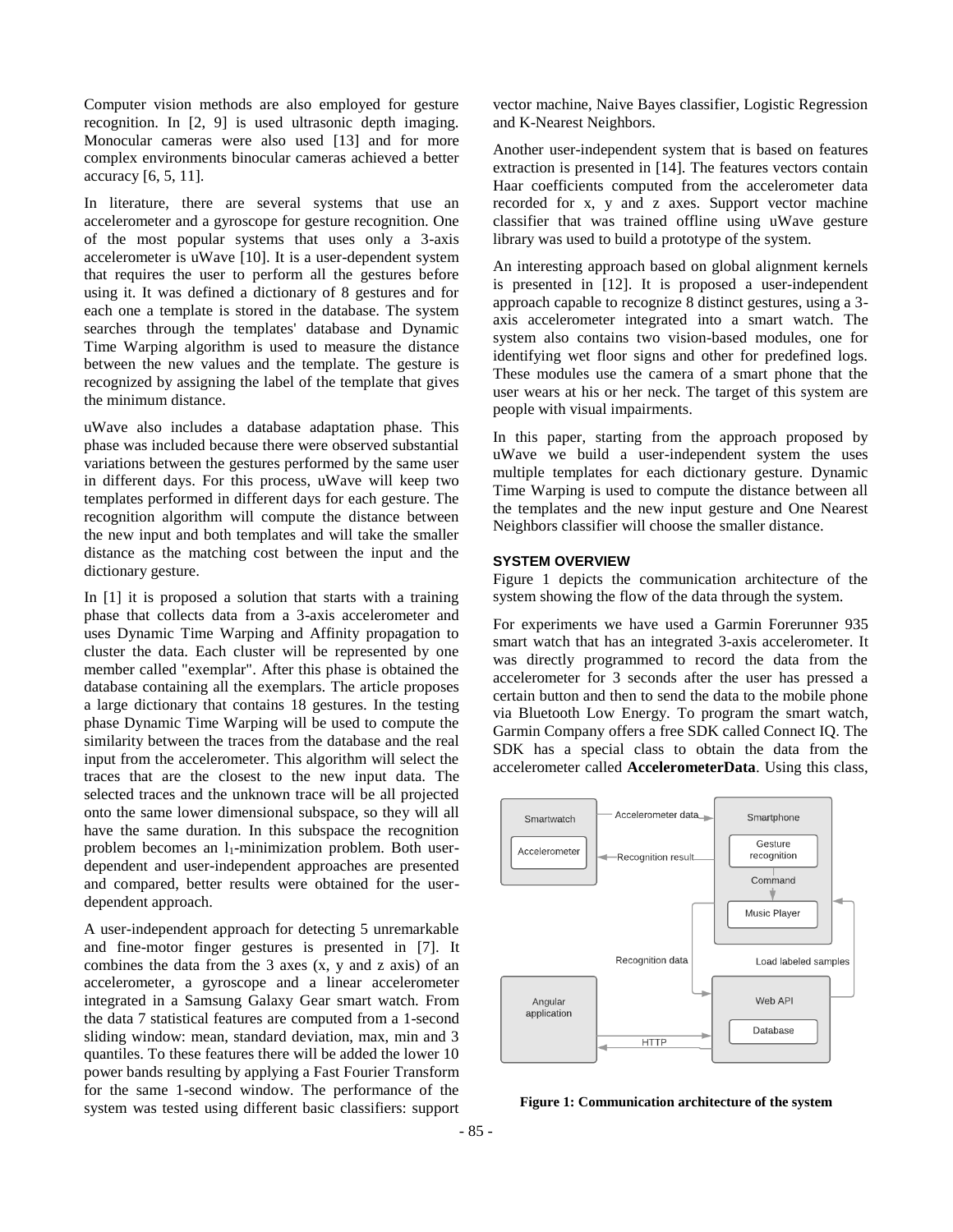

**Figure 2: A: smart watch worn on the left hand and the accelerometer axes direction B: smart watch worn on the right hand and the accelerometer axes direction**

we obtain a maximum of 25 samples per second for each axis. The acceleration is measured in millig (mG) units, where 1G (1000 mG) is equal to earth's gravity acceleration, which by definition is equal to  $9.78033$  m/s<sup>2</sup>.

The Connect IQ SDK imposes many constraints on the applications that can be developed for the smart watches. One of the most important is related to the maximum execution time of a user-defined function. The device uses a watchdog timer that counts down from some initial value to zero. The embedded software selects the initial value (for Forerunner 935 is 120 000) and restarts it periodically. If the counter reaches zero before being restarted, the reset signal is asserted and the processor will be restarted. The execution time of Dynamic Time Warping algorithm is greater than the maximum execution time allowed by the watchdog counter, for this reason the data from the accelerometer is sent to the phone where all the processing is performed.

In Figure 2 it can be seen the accelerometer axis directions when the smart watch is worn on the left and on the right hand. Analyzing the values obtained for the x axis when the user performs the same movement but with a different arm we can see that they are distinct. For instance, if the user has the left arm in a position similar to the one in Figure 2A and he or she moves his arm in front along the x axis, the accelerometer will record negative values of the acceleration on the x axis. If the user has the right arm in a similar position and moves his arm in front along the x axis, positive values will be recorded by the accelerometer for the x axis.

The template's database that is used in the recognition process is different for each hand. The user needs to select the hand on which he or she is wearing the smart watch in the application that is running on the smart phone. The templates' database used by the recognition algorithm depends on the selected hand.

To use the system the user presses the button indicating that he or she wants to perform a gesture, the smartwatch will save the accelerometer data for the next 3 seconds and will send it to the smart phone. The used smart phone is

BlackBerry Priv that runs Android OS. Both templates' databases for right and left hand will be loaded only once, when the application on the smart phone is started, by calling a Web API that we have implemented. Using the proper templates' database, the recognition will be performed and the result will be used to control a music player implemented inside the same application.

For analyzing the system's performance and results we have added the possibility that before doing a gesture, the user can manually choose the gesture that he or she will perform, the context under which the gesture will be made (sitting, walking or running) and these values, together with the recognition result and the execution time for using 5, 10 or 15 templates per gesture, will be saved in the database through the same Web API that was used to load all the templates. For the added functionality a register and log in mechanism were implemented in the application running on the smart phone. Each recognition data that is sent to the server also contains the unique identifier of the user.

# **GESTURE RECOGNITION APPROACH**

Figure 4 depicts the general overview of our proposed approach for gesture detection. Firstly, the templates' database was built. The dictionary with the proposed gestures for controlling the music player can be seen in Figure 3. Having the database One Nearest Neighbors



**Figure 3: The dictionary of 4 gestures**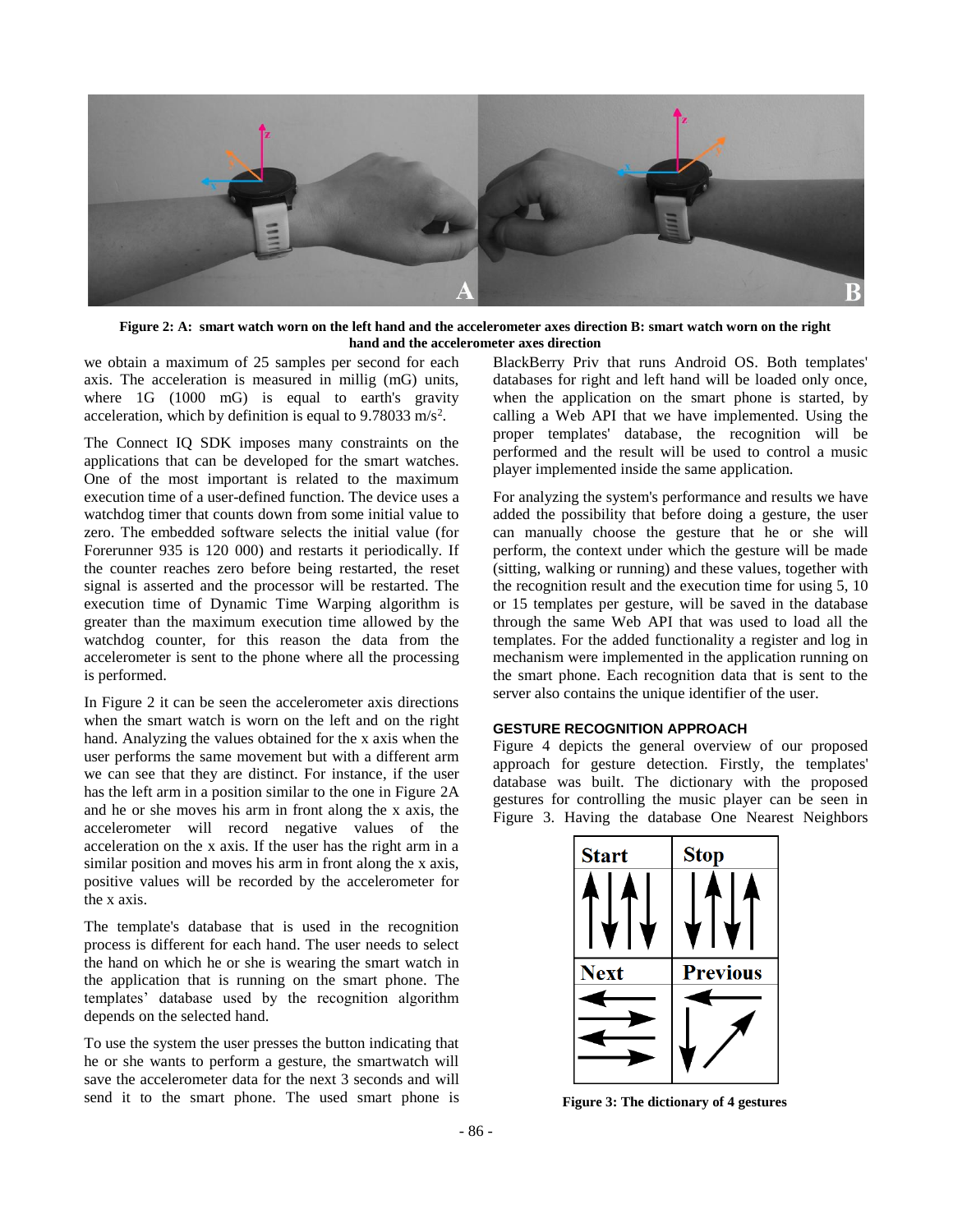

**Figure 4: General overview of the recognition system**

classifier uses Dynamic Time Warping algorithm to compute the distance between the templates and the new input from the accelerometer and assigns to the input the label of the best matching template.

Dynamic Time Warping (DTW) is a classical algorithm used to match two time series. It is based on dynamic programming and it needs a function to calculate the distance between two points in the two series [10]. The system computes the distance between two points as the absolute value of the difference between the values for that points. DTW result for two series  $G_i$  and  $G_i$  will be:

$$
DTW(G_i,G_j) = DTW(x) + DTW(y) + DTW(z) \qquad (1)
$$

where  $DTW(x)$ ,  $DTW(y)$ ,  $DTW(z)$  are the DTW distances computed for x, y and z axes.

K Nearest Neighbors (K-NN) Classifier is one of the simplest classification methods. Given a new input **g**, using the database with labeled templates, K-NN classifier will find the *k* nearest neighbors of **g** from the database and among them selects the most frequent class [3]. For our implementation, the distance will be measured using DTW and the value of K will be 1.

As it can be seen in Figure 4, one of the system's components is the **Context detection** unit. This component implements a very simple algorithm to determine whether the gesture was performed while sitting or running. The unit was necessary because after plotting the same gesture while running, walking and sitting important differences were observed for the values recorded for z axis.

In the Figure 5, it was plotted the accelerometer data obtained by performing the Previous gesture, its shape can be seen in Figure 3. With a red rectangle we have highlighted the values recorded during the arm movements needed to perform the gesture, for the rest of the time until 3 seconds have passed from the moment when the button was pressed, the user is required to keep the forearm parallel to the ground.

In the Figure 5A, the gesture was performed while the user was sitting. It can be observed that during the time when the user is required to keep his forearm parallel to the ground the values for x and y axes are close to 0 and the values for z are close to -1000 mG units (the value of acceleration due to gravity at the Earth's surface).

In the Figure 5B, when the gesture was performed while running for the same period where the user kept his forearm parallel to the ground the values on all three axes are not close to a certain value anymore.

Considerable variations of the acceleration can be seen on z axis, because while the user is running he cannot keep his hand at a constant height, at each step the hand will move up and down and acceleration will appear on z axis. Also, during running he will move his hand from left to right and back and forth, so the acceleration on x and y axes is no longer close to 0.

In the Figure 5C, the gesture is performed while the user was walking. The same observations as when the user was running are also valid here, but the values of the acceleration that appear while walking will be less than those for running.

Based on these observations, we decided to have in the database two categories of templates: recorded while the user was sitting and while he was running. We did not include a third category for templates recorded while the user was walking because we obtained good results in classifying gestures performed while the user was walking using the existing templates in the two categories. The recognition would be very slow if the templates from both categories are taken into consideration and this is not acceptable for a system that we intend to use in nearly real time. For this reason, the **Context detection** component has been introduced, that will determine if the user was running or sitting and only the templates from that category will be used by the **Recognition** component.

The algorithm used by **Context detection** unit to decide if the gesture is performed while the user was sitting or running computes the number of local maxima that appear on the z axis. Before computing this number, a low pass filter is applied to the signal to attenuate the noise that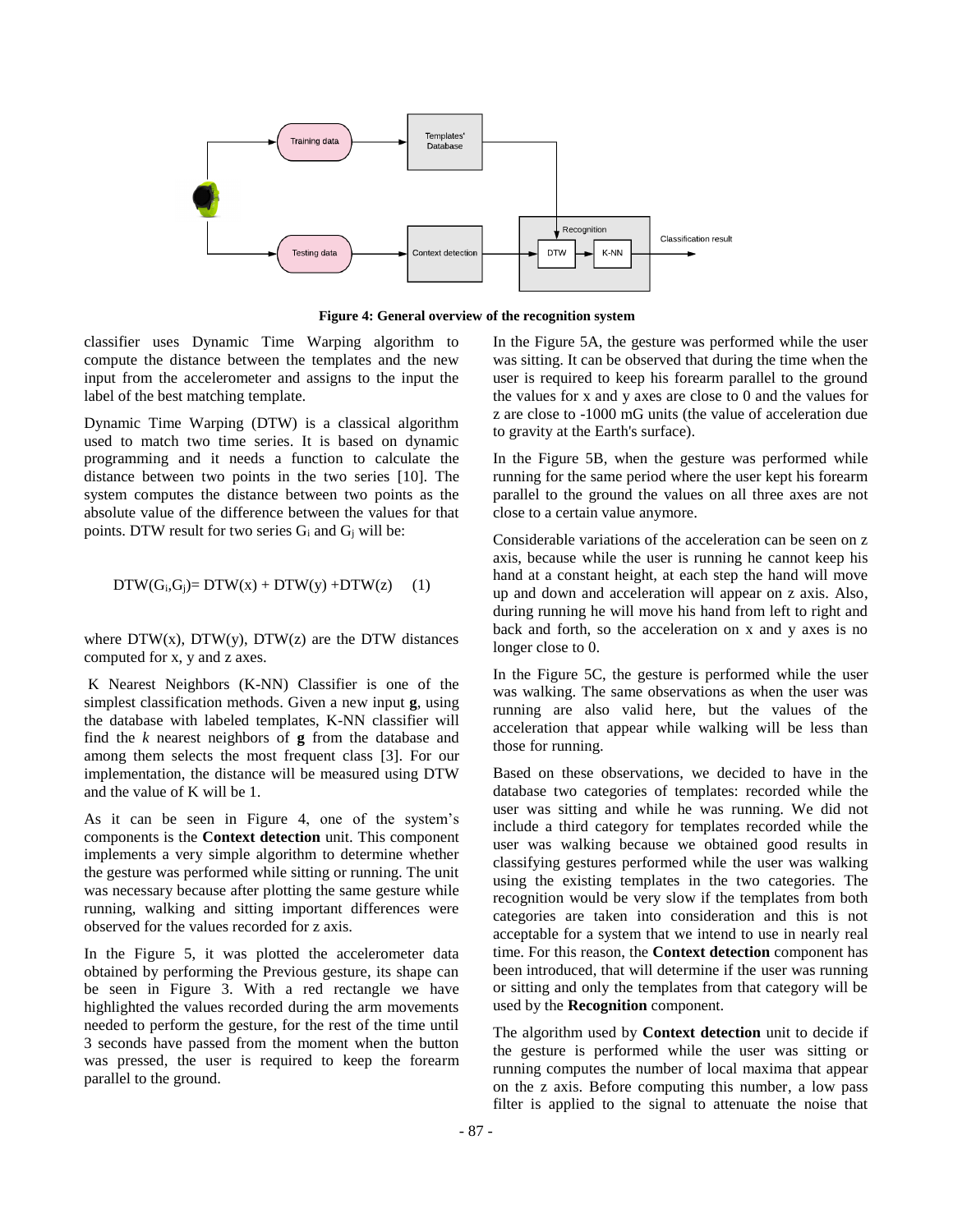

**Figure 5 Previous gesture performed while A: sitting, B: running, C: walking**

increases the number of local maxima. Low pass filter takes a small window centered at each point of the signal, containing 2 neighbors to the left and 2 neighbors to the right. The filter will replace the central point by the mean of all the other points in the window, including the central one. The size of the window was chosen in a way that the resulted curves would not be too smooth. The computation of local maxima also takes a window of size 2 and verifies if the point in the center is greater than all the other points in the window.

For efficiency reasons, the low pass filter and the maxima computation will be done together, the algorithm will compute the mean of point i and will test if point i-2 is a local maxima. A supplementary condition to make the local maxima computation more resistant to noise was added: the value of the point must be greater than -500 mG. After the number of local maxima is computed a simple threshold operation is employed to determine if the gesture is made while sitting or running. If the number of local maxima is greater than 5 then the user is running, otherwise is sitting or walking. The value of the threshold was determined experimentally.

When the user performs a new gesture the **Context detection** unit will determine if the gesture was performed running or sitting. Based on this result and taking into consideration the hand on which the smart watch is worn it is determined the set of labeled templates to be used by 1- NN to classify the input gesture.

# **EVALUATION**

To evaluate the performance of the recognition method, we acquired data from 10 users. From each user it was gathered the following gesture set: 4 gestures (Start, Stop, Next and Previous) x 5 repetitions x 2 arms (left / right) x 3 contexts  $(sitting / running / walking) = 120$  gestures.

The users belong to different age groups, 1 person is under 20 years, 6 persons are between 20 and 30 years, 2 persons are between 30 and 40 years and one person is over 50 years. Only two of them wore a smart watch before. Taking into consideration, the fact that 40 gestures should be performed while running we also considered as segmentation criterion how much they practice sports. From the chosen users: 4 practice sport on a regularly basis and 6 only occasionally. None of the users had used a gesture recognition system before.

For comparison, we used a different number of templates in the database for all the gestures performed by the users. The database had 20, 40 or 60 templates, resulting 5, 10 respectively 15 templates for each gesture. The results of classifying the new input gestures using a variable number of templates in the database, together with the execution time for each number have been saved for each user.

The accuracy was computed as the ratio between the total number of gestures correctly classified and the total number of performed gestures. We obtained different values for the execution time of the recognition algorithm when the application was running in the background (other application was in foreground, or the screen was locked) or the application was in foreground and the screen was unlocked. Table 1 shows the change in accuracy as the number of templates per gestures in the database is increased, but this will also increase the execution time of the recognition algorithm. It can be observed that the accuracy is increasing as more templates are added for each gesture, but the execution time is also increasing. We want

| <b>Templates</b><br>per<br>gesture | <b>Accuracy</b> | Foreground<br>execution<br>time | <b>Background</b><br>execution<br>time |
|------------------------------------|-----------------|---------------------------------|----------------------------------------|
|                                    | 81.75           | 0.85                            | 1.88                                   |
| 10                                 | 88.83           | 1.51                            | 3.72                                   |
| 15                                 | 92              | 2.29                            | 5.9                                    |

**Table 1: Change in accuracy and execution time as the number of templates per gesture is increased**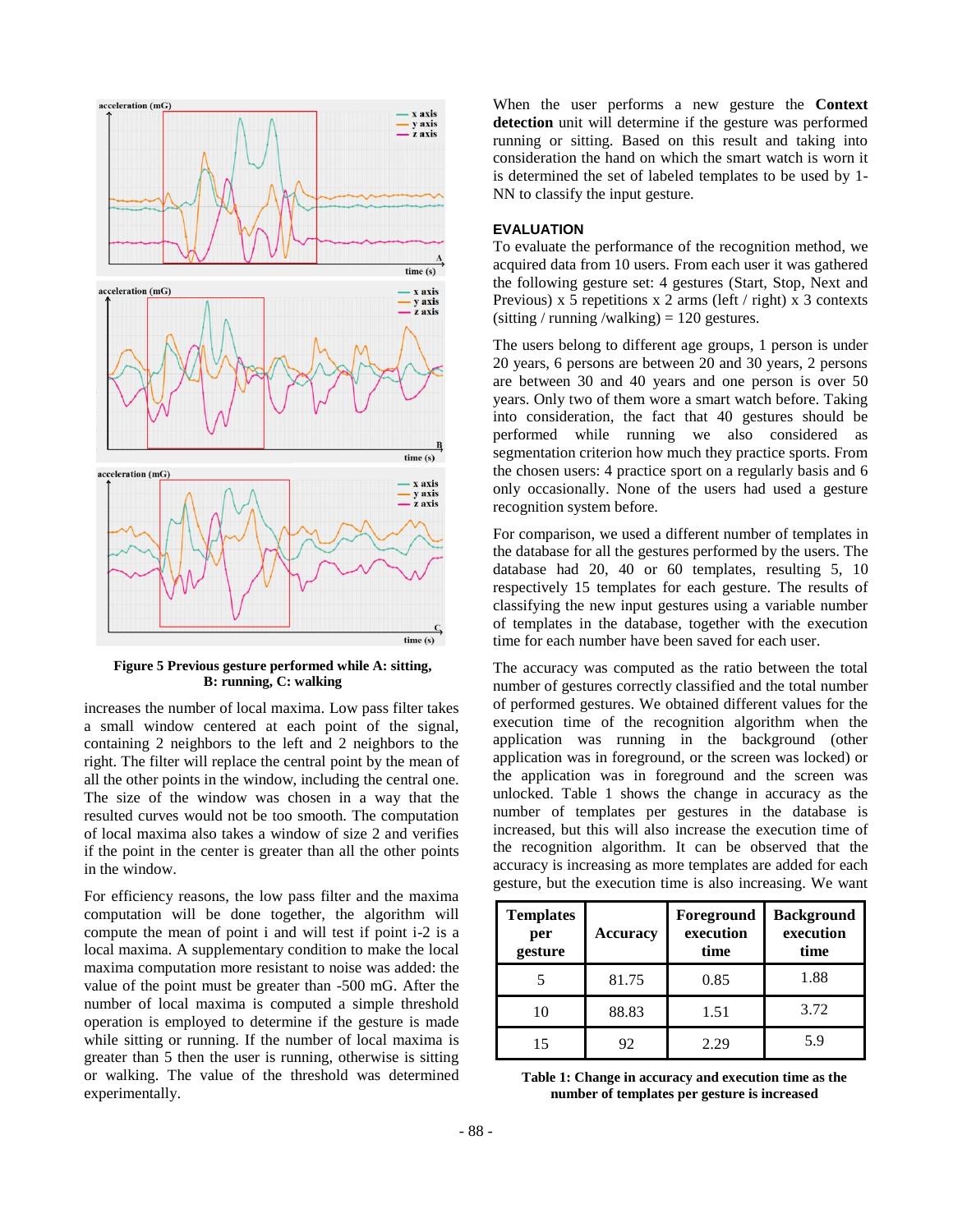| <b>Templates</b><br>per gesture | <b>Accuracy based</b><br>on the detected<br>context | <b>Accuracy based</b><br>on ideal context |
|---------------------------------|-----------------------------------------------------|-------------------------------------------|
|                                 | 71.75                                               | 66                                        |
| 10                              | 81.25                                               |                                           |
|                                 | 86.25                                               | 72.75                                     |

### **Table 2: Accuracy of recognition the gestures performed while running**

to use our system in nearly real time, so is very important to make a trade-off between the accuracy and the recognition time.

The **Context detection** algorithm had an accuracy of 67.75%, for 99.25% of the gestures performed while sitting the context was detected correctly and only for 36.25% of the gestures did while running the context was correct. We run the recognition algorithm on all the gestures performed while running using only templates from this category. In Table 2, the second column shows the accuracy of the recognition algorithm that used templates according to the result of **Context detection** unit (only the gestures performed while running were taken into consideration). Also, for the gestures performed while running the third column shows the accuracy of the recognition algorithm when only templates belonging to running category were used.

It can be observed that better results are obtained if we use the output of the **Context detection** unit. We detected the running activity using the local maxima that appear on z axis values based on the fact that while running the user will move his arm up and down. This is true in the situation when the user is running fast, but if the user is running slowly the movement of the arm will be more smooth, the local maxima will not appear or will be less than 5 (the threshold that we found experimentally) so the gestures will be closer to the templates recorded while sitting. This explains better results which were obtained using the output of the **Context detection** component.

# **CONCLUSION**

We have proposed a simple gesture recognition system that employs a single 3-axis accelerometer integrated on a smart watch and leverages a mobile phone to perform the needed computations. We have built a database of templates for each gesture that were recorded sitting or running with the left and right hand. The core of our recognition approach is Dynamic Time Warping (DTW) algorithm. Not all the templates from the database will be used for every new input. The algorithm will use only the templates for the hand indicated by the user and it will choose between the templates recorded while running or sitting depending on an algorithm that we have implemented.

The system can recognize 4 gestures and it was tested by 10 users that repeated each gesture 5 times under different contexts: running, walking, sitting, with the right and left hand. We achieved different values of accuracy depending on the number of templates for each gesture, using 5 templates per gesture we achieve 81.75%, for 10 templates it is achieved 88.83% accuracy and for 15 templates the accuracy is 92%.

Further development will involve finding a more flexible way of recording the gesture, the user will not need to keep the hand parallel to the ground for the remaining time until 3 seconds have passed since he has pressed the button for recording. Extending the set of possible gestures in order to increase the number of commands, will be also considered. Moreover, for decreasing the recognition time a userdependent approach will be investigated.

#### **ACKNOWLEDGMENTS**

We would like to thank Garmin Romania for offering technical support and test devices.

## **REFERENCES**

- 1. Ahmad Akl, Chen Feng, and Shahrokh Valaee. A novel accelerometer-based gesture recognition system. IEEE Transactions on Signal Processing, 59(12):6197–6205, 2011.
- 2. Amit Das, Ivan Tashev, and Shoaib Mohammed. Ultrasound based gesture recognition. 2017 IEEE International Conference on Acoustics, Speech and Signal Processing (ICASSP). IEEE, 2017. p. 406-410.
- 3. Angelica Lo Duca, Clara Bacciu, and Andrea Marchetti. A K-nearest neighbor classifier for ship route prediction. In *OCEANS 2017-Aberdeen*. IEEE, 2017. p. 1-6.
- 4. David J Sturman, David Zeltzer, and Steve Pieper. Hands-on interaction with virtual environments. In Proceedings of the 2nd annual ACM SIGGRAPH symposium on User interface software and technology, pages 19– 24. ACM, 1989.
- 5. Disi Chen, Gongfa Li, Ying Sun, Jianyi Kong, Guozhang Jiang, Heng Tang, Zhaojie Ju, Hui Yu, and Honghai Liu. An interactive image segmentation method in hand gesture recognition. Sensors, 17(2):253, 2017.
- 6. Du Jiang, Zujia Zheng, Gongfa Li, Ying Sun, Jianyi Kong, Guozhang Jiang, Hegen Xiong, Bo Tao, Shuang Xu, Hui Yu, Honghai Liu, and Zhaojie Ju. Gesture recognition based on binocular vision. Cluster Computing, 2018, 1-11.
- 7. Hongyi Wen, Julian Ramos Rojas, and Anind K Dey. Serendipity: Finger gesture recognition using an off-theshelf smartwatch. In Proceedings of the 2016 CHI Conference on Human Factors in Computing Systems, pages 3847–3851. ACM, 2016.